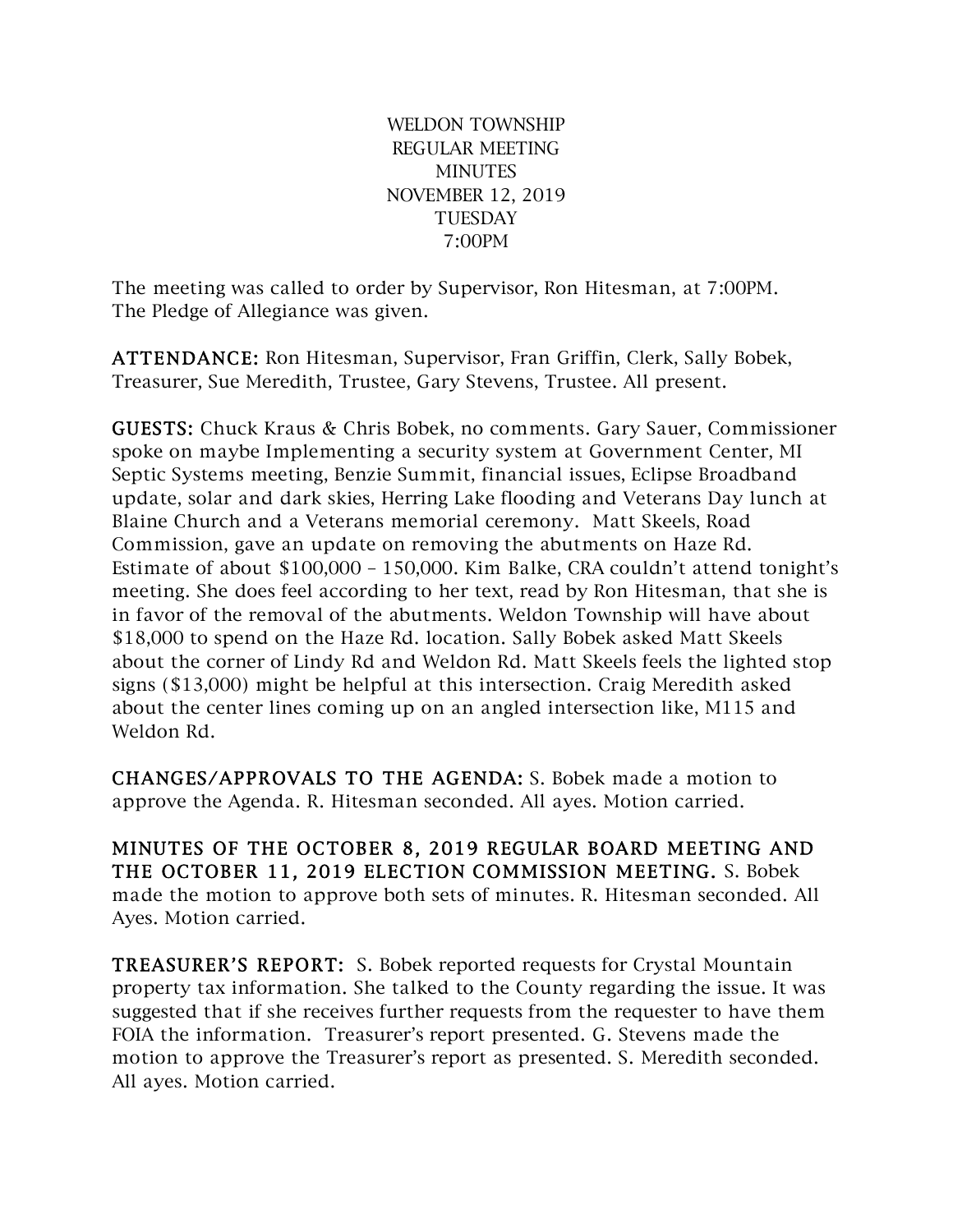GUEST/PUBLIC INPUT: Russ Smith, Friends of the Betsie Valley District Library/Community Center, gave an update on the Ride for Reading and the Community Center and a thank you to all who helped. They made \$7900 on the Ride. The Center is focusing on the services, (Dental Van, Broadband, Recreation for kids) rather than the building itself at present.

## REPORTS:

ZONING ADMINISTRATOR: C. Meredith presented a written report. LUP#100219 was given to Matt Hughes at Crystal Mountain. C. Meredith has had numerous calls for accessory buildings without a primary dwelling. The Frixen property issue has been resolved. The site condo designation has been removed. Fence violation with David Casey has been discussed by attorneys Tim Figura and Jesse Williams. This issue has also been discussed with our Assessor. Joseph Milarchi motor home has been left on the property. May leave there until April 2020.

DAY USE PARK: C. Meredith gave his written report. There has been some vandalism at the Park with someone tearing up the chips in the island where the sign is supposed to be installed. Sheriff's Dept. has been notified. R. Hitesman states that the sign is supposed to be installed November 13th. R. Hitesman received after-the-fact construction approval paperwork from Brian Bury, Naturals River. Needs to remove the chips and adjust the walkway 50 ft to the east of the river where the concrete ends. Vegetation to be allowed to grow back. The trail has a 25 ft low wetland issue. Need to install a 25 ft long 36" wide boardwalk. To be done no later than July 1, 2020.

## GREENSPACE UPDATE: See above

PLANNING COMMISSION: C. Kraus gave the report. PC worked on the Zoning Audit review at their last meeting. Will finish at next month's meeting. Will need a sixty-three-day public comment period, different than the Master Plan comment period, after approved by the Township Board.

NUISANCE REPORT: G. Stevens still working on the Huddleston property notification. G. Stevens to submit a bill for November. Clerk was under the impression the Nuisance reporting ended in October. S. Bobek has an issue she'd like to report. Will file a report in the spring.

LIQUOR INSPECTION REPORT: R. Hitesman gave his report and all reports are on file. No issues.

BUDGET REPORT: F. Griffin, Clerk, asked how the current budget was approved, by line or by sub account. Discussion. Clerk communicated with Angie, auditor, on how to go about adjusting the budget to bring it back in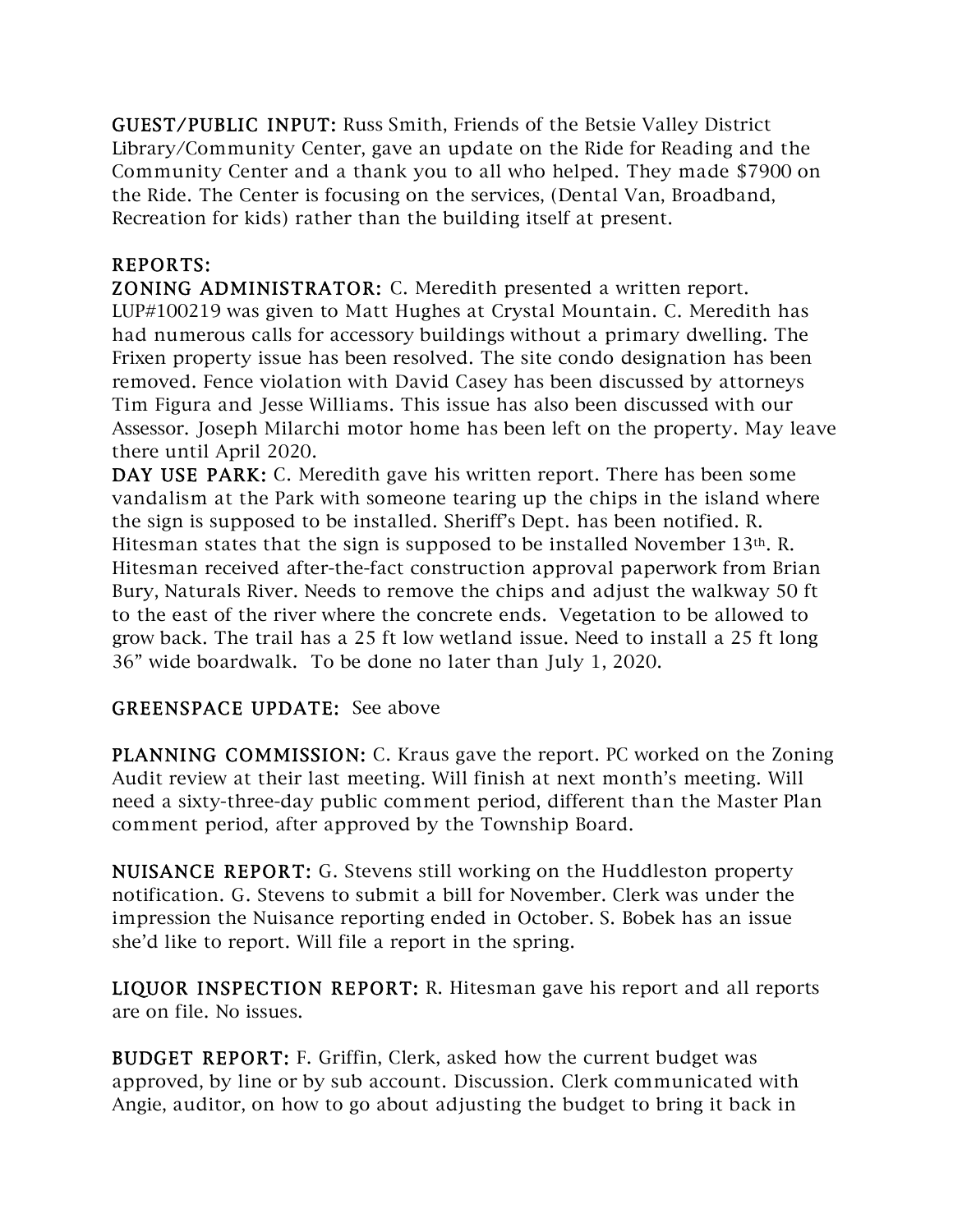line. This was a question Angie asked. Board says it's by sub account. At this time, F. Griffin, Clerk, is asking the Board to approve adjusting the following for now: \$10,000 contingency transfer to Road Maint acct 523 and add \$10,182.14 (monies received from grant) to Parks Restricted Fund acct 751. Discussion. G. Stevens made the motion to approve these transactions, S. Bobek seconded. Roll call vote: G. Stevens, aye, S. Meredith, aye, R. Hitesman, aye, S. Bobek, aye, F. Griffin, aye. Motion carried. F. Griffin, Clerk, will work on the rest of the line items that are out of line.

SUPERVISOR'S COMMENTS: R. Hitesman presented a new Greenpeace grant application. Letter of intent is due November 22nd. R. Hitesman named some things this could be used on. C. Kraus volunteered himself and Becky Sharp to do the grant work. R. Hitesman made the motion to have C. Kraus and Becky Sharp work in conjunction with Weldon Township to seek a grant from Building Greenspace. F. Griffin seconded. All ayes. R. Hitesman reported there is no black mold in the furnace room. Rick Damore said he didn't see any black mold above the ceiling. G. Stevens made the motion for R. Hitesman to get a black mold kit to test the attic/ceiling. S. Bobek seconded. All ayes. Motion carried. Lost Lake Construction gave R. Hitesman a quote to re-roof the Hall. Quote is \$23,000. Discussion. R. Hitesman presented a brochure about Frankfort put out by the Benzie Historical Society. Maybe do a Thompsonville brochure sometime. Discussion. Cost is about \$800.

GUEST: Bill Kennis Benzie Bus, arrived and gave his annual report. They had 550 rides in one day-- Election day. There will be a Benzie Bus millage renewal in March 2020.

CLERKS C OMMENTS: F. Griffin stated that the letters did go out for the Master Plan. Received two back, researched and resent to different addresses. No reply from anyone. Clerk would like to see the legal file cabinets given away or gotten rid of. Will put FREE signs on them if anyone wants them. Clerk will pick up the needed candy and supplies for the Christmas Candy bags, about 150ea. Meeting room locks and closet inside meeting room need to have keys. Clerk doesn't have them. Check with Dennis Smith to see if he can make keys for them. R. Hitesman stated he may have the keys. Will check. The I-9 Forms required by the Government have been sent to everyone that did not have one on file here. Only two have not come back. Clerk stated that she will not issue another check to either of these two individuals until she has this form and supporting documentation on file for them. G. Stevens will take one and R. Hitesman will take one and talk to these individuals to see if we can get the forms filled out and back to me. Election Source has sent a service/support contract for our election equipment (ICX, ICP) G. Stevens made the motion to accept this contract, R. Hitesman seconded. All ayes. Cleanup Day this spring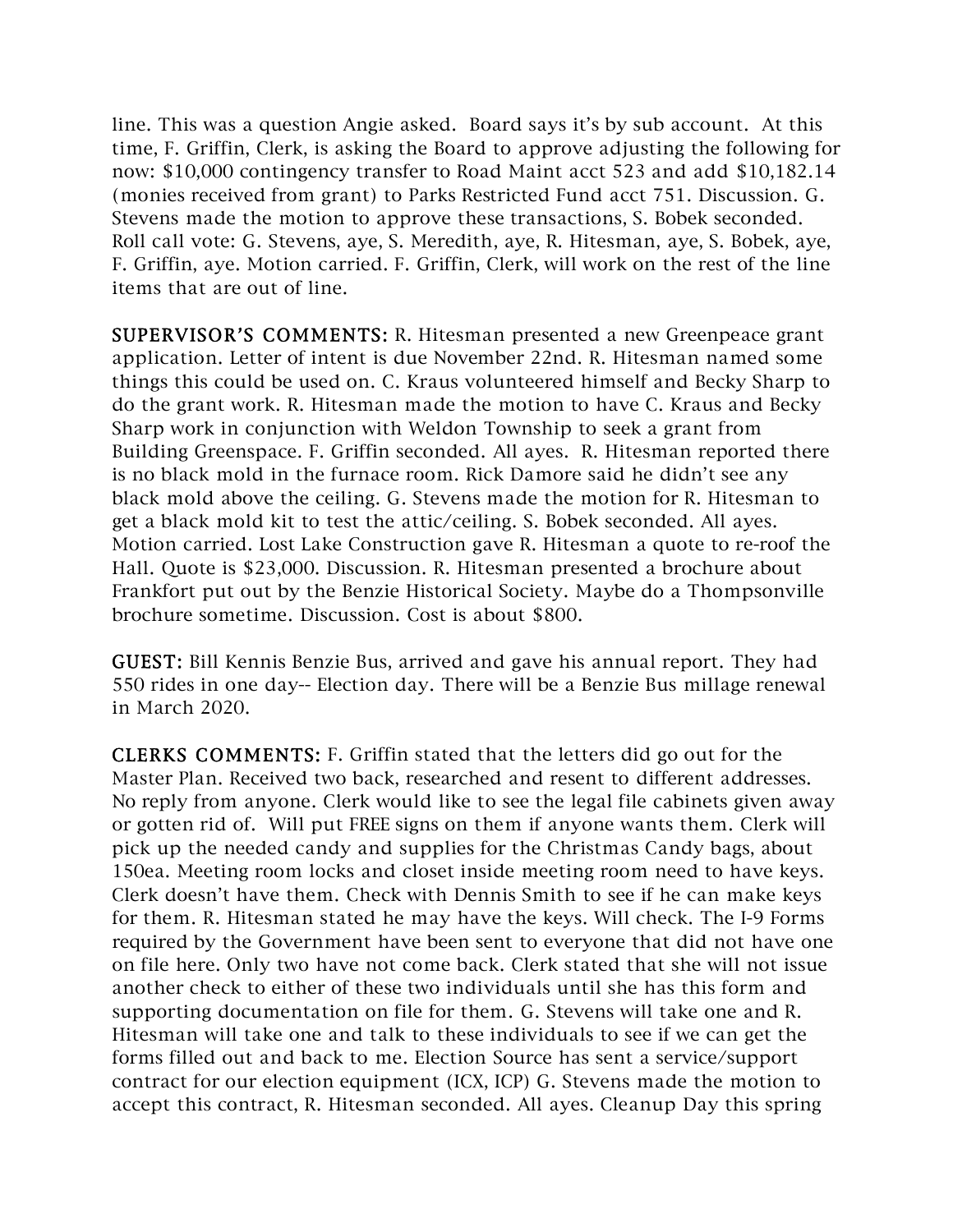will be May 16<sup>th</sup>. Clerk asked permission from the Board to contact Mr. Figura regarding her attending a JPC/Village/Colfax Twp/Mr. Kuhn meeting on Nov 20th @ 6PM since she is also on the Village Council. G. Stevens made the motion to allow her to ask the advice of Mr. Figura. R. Hitesman seconded. All ayes. Motion carried. JPC withdrawal discussion.

UNFINISHED BUSINESS: Thompsonville DPW work on water hookup-Discussion-delete from agenda.

NEW BUSINESS: R. Hitesman stated that C. Kraus named every tree and plant along the Day Use Trail.

| <b>BILLS:</b>                                      |         |
|----------------------------------------------------|---------|
| David Kane, Monthly Website Maintenance            | 60.00   |
| Craig Meredith, ZA                                 | 166.67  |
| Craig Meredith, mowing                             | 25.00   |
| Craig Meredith-DUP                                 | 150.00  |
| Craig Meredith-LUP fees                            | 28.00   |
| Craig Meredith-postage reimburse                   | 4.80    |
| Craig Meredith-reimburse f/snowplow markers & lime |         |
| 35.53                                              |         |
| Julie Lonn, Town Hall Cleaning                     | 50.00   |
| Sally Bobek-Reimburse Clocks                       | 25.98   |
| Sally Bobek-Reimburse for Office 365 s/c           | 99.99   |
| Fran Griffin-Mileage reimbursement-QVF 338mi       |         |
| 184.21                                             |         |
| Fran Griffin-reimburse Bldg supplies               | 12.57   |
| <b>AFLAC</b>                                       | 304.86  |
| <b>VISA</b>                                        | 190.89  |
| AcenTek                                            | 177.32  |
| The Pioneer Group                                  |         |
| 73.20<br>Cherryland Electric                       |         |
| 63.34                                              |         |
| Michigan Election Resource                         | 137.13  |
| Dustin's Computer Serv-Treas                       | 120.00  |
| BS&A software annual serv contract                 | 696.00  |
| <b>SEEDS</b>                                       | 7451.81 |
| Milarch Bros                                       | 65.00   |
| Figura Law-FOIA, JPC                               | 126.00  |
| <b>Bayside Printing</b>                            | 33.60   |
| Benzie Clerk-Voter ID cards                        | 6.30    |